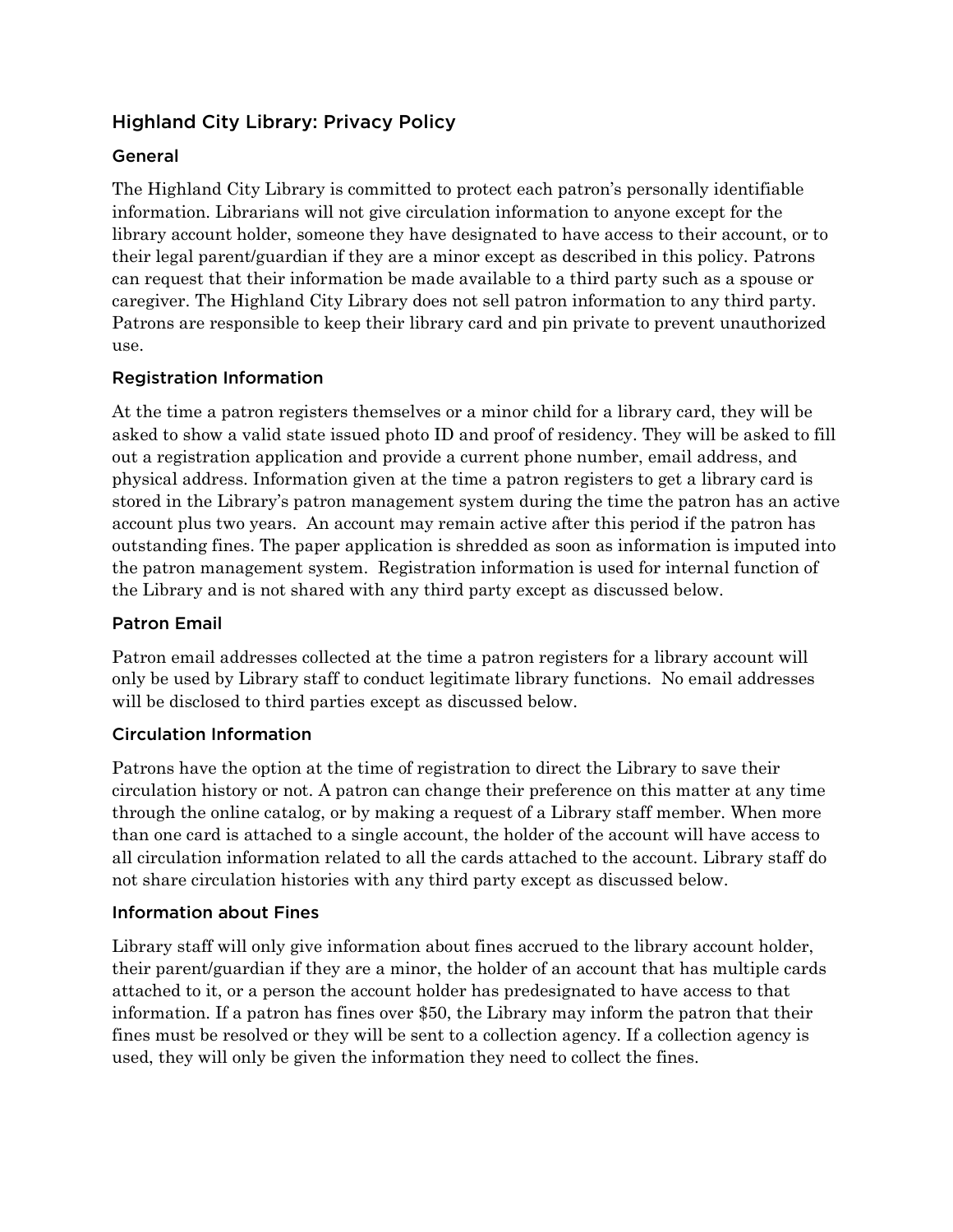# Computer Use Information

The Library keeps a record of when patrons use their library card number to log into public access computers and the length of that use for statistical purposes and to check compliance with the Library's computer use policy. Patrons have the option to ask for a guest pass to use the public access computers. When computers are accessed with a guest pass, the record of that computer use is not attached to the user's library account. Patrons should remember that the library computers are on an open network. Any information they enter into library computers may be at risk of being accessed by a third party. Patrons use library computers at their own risk.

# Law Enforcement Requests for Information

The Library will comply with law enforcement requests for information about patrons and their circulation history or computer use if served with a valid search warrant or as required by law. The Library may share information about patrons' use of the Library with law enforcement to investigate infractions of Library or City policies.

# Information Given Over a Phone or Email

The Library does not accept payment of fines over the phone or through email. Librarians will not give circulation information to anyone over the phone or through email except to the library card holder, to their legal parent/guardian if they are a minor, to the holder of an account with multiple cards attached to it, or to a person the card holder has predesignated to have access to that information. Identity of a caller will be established by their giving the librarian their name, library card number, and pin.

# Information Shared with Co-op Libraries

If a patron wishes to obtain a library card at another Northern Utah County Library Cooperative library, that library may call Highland City Library to verify that the patron requesting a card is a Highland City Library card holder in good standing. The Highland City Library will provide this information to the requesting library.

# Library Programs

Library programs are considered public events. Library employees or volunteers may take photographs at library events that may be posted on the Library website, the City website, or on social media. Any patron who would not like their or their minor child's image to be used in this way must inform the Library employee who is overseeing the Library event.

# Security Cameras

The Library has security cameras that are in use at all times. The images from the security cameras will only be used by the Library and law enforcement to investigate infractions of the Library or City policies and for Library security. The Library will comply with law enforcement requests for access to security camera footage if served with a valid search warrant or as required by law

*Approved by the Highland City Library Board on May 23, 2019.*